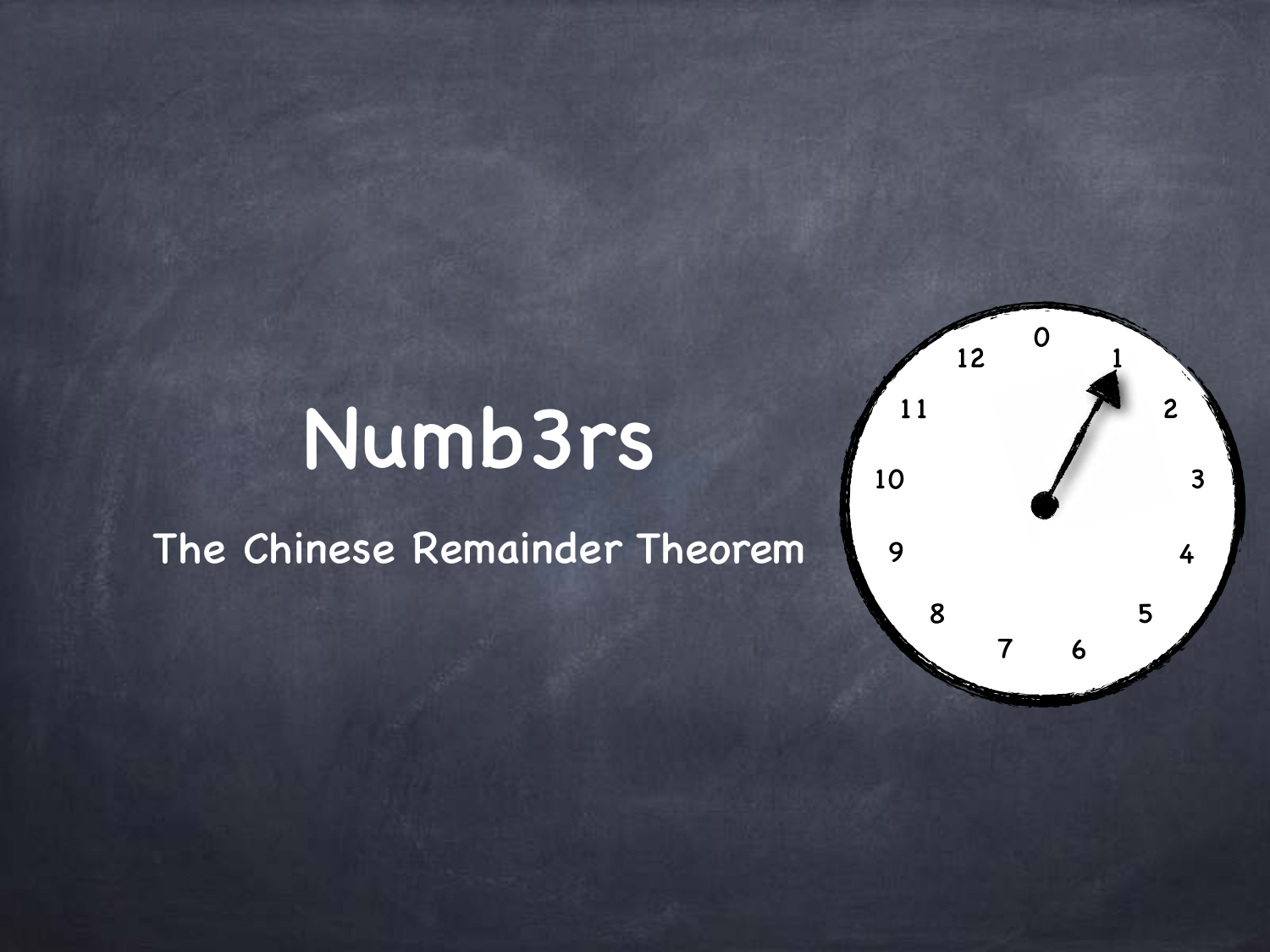## Chiming Clocks

Two clocks, with a hours and b hours on their dials

- Say they both start at 0, and move one step every minute
	- e.g., a=13, b=9. After 3 minutes, both point to 3. After 10 minutes, the first clock points to 10, and the second to 1.

4

6

 $\boldsymbol{O}$ 

- Each clock has a position where it chimes, say r and s, respectively
	- $e.g.,$  r=11 and s=5

**Question**: Will the two clocks ever chime together?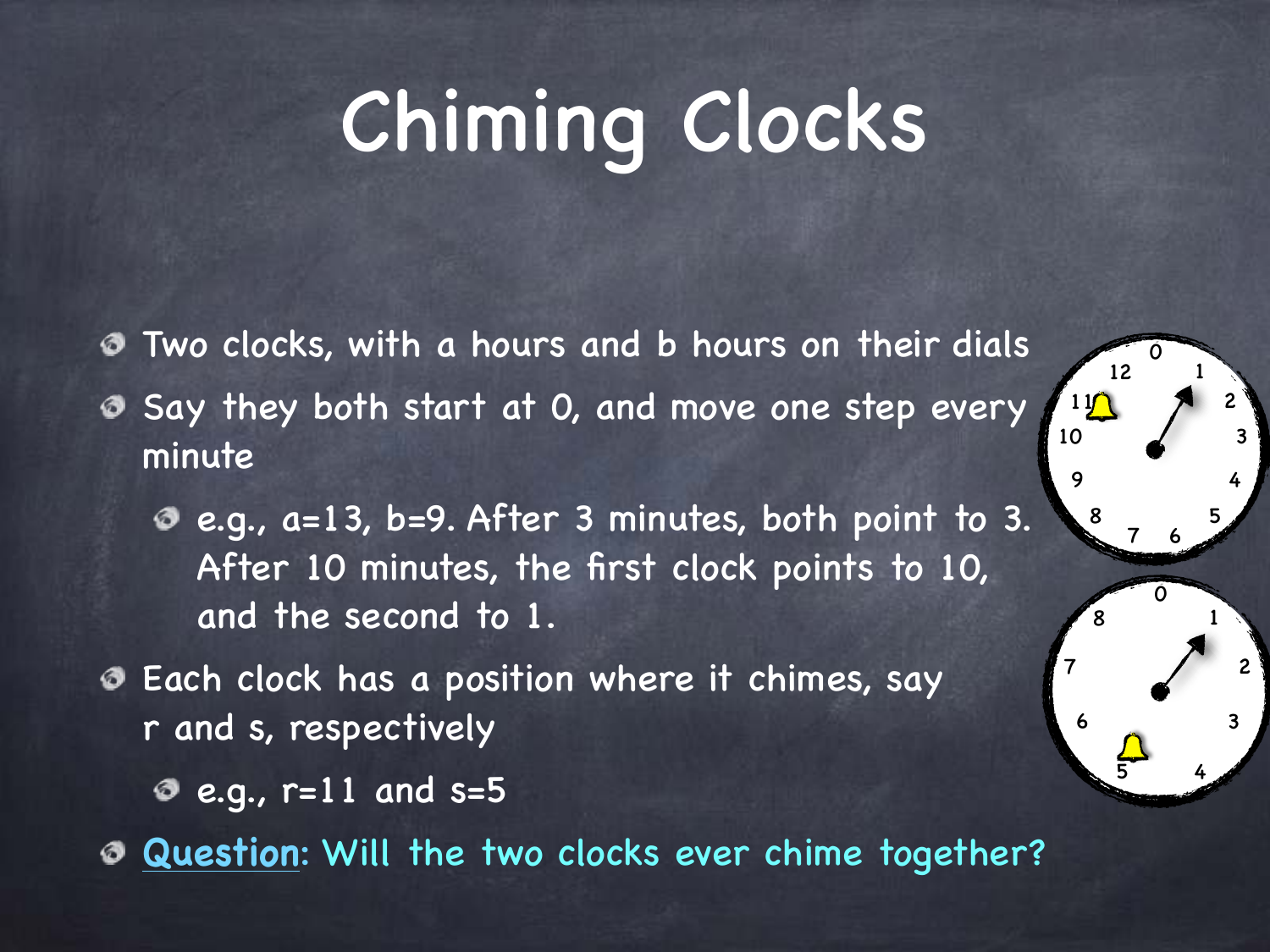### An Example

 $\sigma$  Say, a=3 and b=5



 $\odot$  Note that after lcm(a,b) = 15 steps, both clocks will be back to 0

- So enough to check the first 15 steps
- **O** Let's find out all pairs (r,s) that the two clocks will simultaneously reach
	- All 15 possible pairs occur, once each!

| time           |                         | Clock 1 Clock 2         |
|----------------|-------------------------|-------------------------|
| $\overline{O}$ | $\overline{O}$          | $\overline{O}$          |
| $\mathbf{1}$   | $\overline{\mathbf{1}}$ | $\mathbf{1}$            |
| 2              | $\overline{c}$          | $\overline{c}$          |
| $\overline{3}$ | $\overline{O}$          | $\overline{\mathbf{3}}$ |
| $\overline{4}$ | $\overline{\mathbf{1}}$ | 4                       |
| 5              | $\overline{c}$          | $\overline{O}$          |
| 6              | $\overline{O}$          | $\mathbf{1}$            |
| $\overline{7}$ | $\overline{\mathbf{1}}$ | $\overline{c}$          |
| 8              | $\overline{c}$          | $\overline{\mathbf{3}}$ |
| 9              | $\overline{O}$          | 4                       |
| 10             | $\mathbf{1}$            | $\overline{O}$          |
| 11             | $\overline{\mathbf{c}}$ | $\overline{\mathbf{1}}$ |
| 12             | $\overline{O}$          | $\overline{\mathbf{c}}$ |
| 13             | $\overline{\mathbf{1}}$ | $\overline{\mathbf{3}}$ |
| 14             | $\overline{c}$          | 4                       |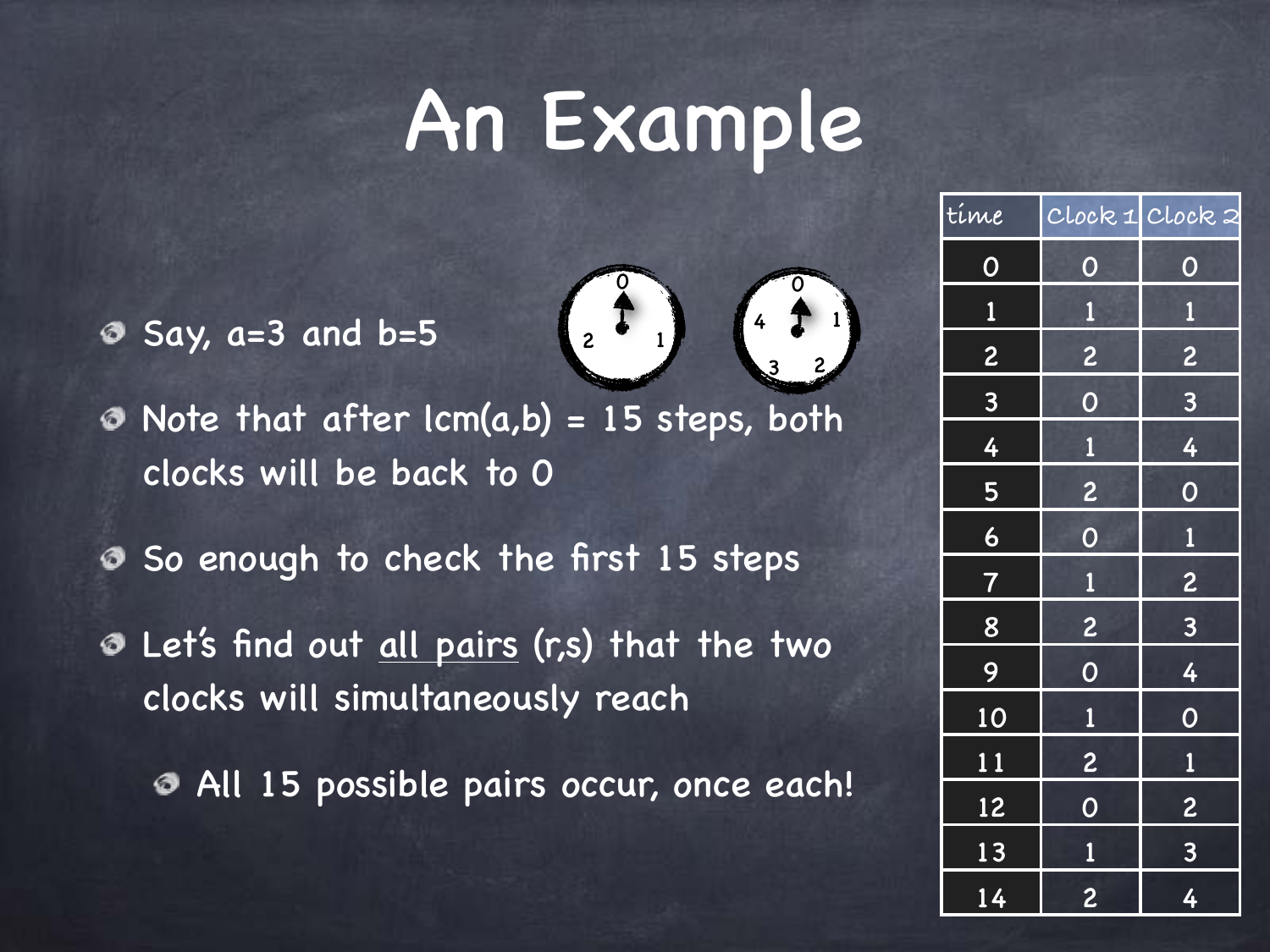### As Modular Arithmetic

 $\bullet$  Consider mapping elements in  $\mathbb{Z}_{15}$  (all 15 of them) to  $\mathbb{Z}_3$  and  $\mathbb{Z}_5$  $\mathcal{O} \times \mapsto (x \mod 3, x \mod 5)$ All 15 possible pairs occur, once each **O** That is, for each  $(r,s) \in \mathbb{Z}_3 \times \mathbb{Z}_5$ , there is exactly one x such that  $x \equiv r \pmod{3}$  and  $x \equiv s \pmod{5}$ For which a,b are we guaranteed that there is a solution for this system (no matter what r,s is)?

| $\mathbb{Z}_{15}$ | $\overline{\mathbb{Z}_3}$ | $\mathbb{Z}_5$          |
|-------------------|---------------------------|-------------------------|
| $\overline{0}$    | $\overline{O}$            | $\overline{O}$          |
| $\overline{1}$    | $\mathbf{1}$              | $\overline{\mathbf{1}}$ |
| $\overline{c}$    | $\overline{c}$            | $\overline{c}$          |
| $\overline{3}$    | $\overline{0}$            | $\frac{3}{2}$           |
| 4                 | $\overline{1}$            | $\frac{4}{1}$           |
| $\frac{1}{5}$     | $\overline{2}$            | $\dot{\bullet}$         |
| $\overline{6}$    | $\overline{0}$            | $\overline{1}$          |
| $\frac{7}{1}$     | $\overline{1}$            | $\overline{2}$          |
| 8                 | $\overline{c}$            | 8                       |
| 9                 | $\overline{O}$            | $\overline{4}$          |
| 10                | $\mathbf{1}$              | $\overline{0}$          |
| 11                | $\overline{c}$            | $\overline{1}$          |
| 12                | $\overline{0}$            | $\overline{2}$          |
| 13                | $\overline{1}$            | $\frac{3}{4}$           |
| 14                | $\overline{c}$            |                         |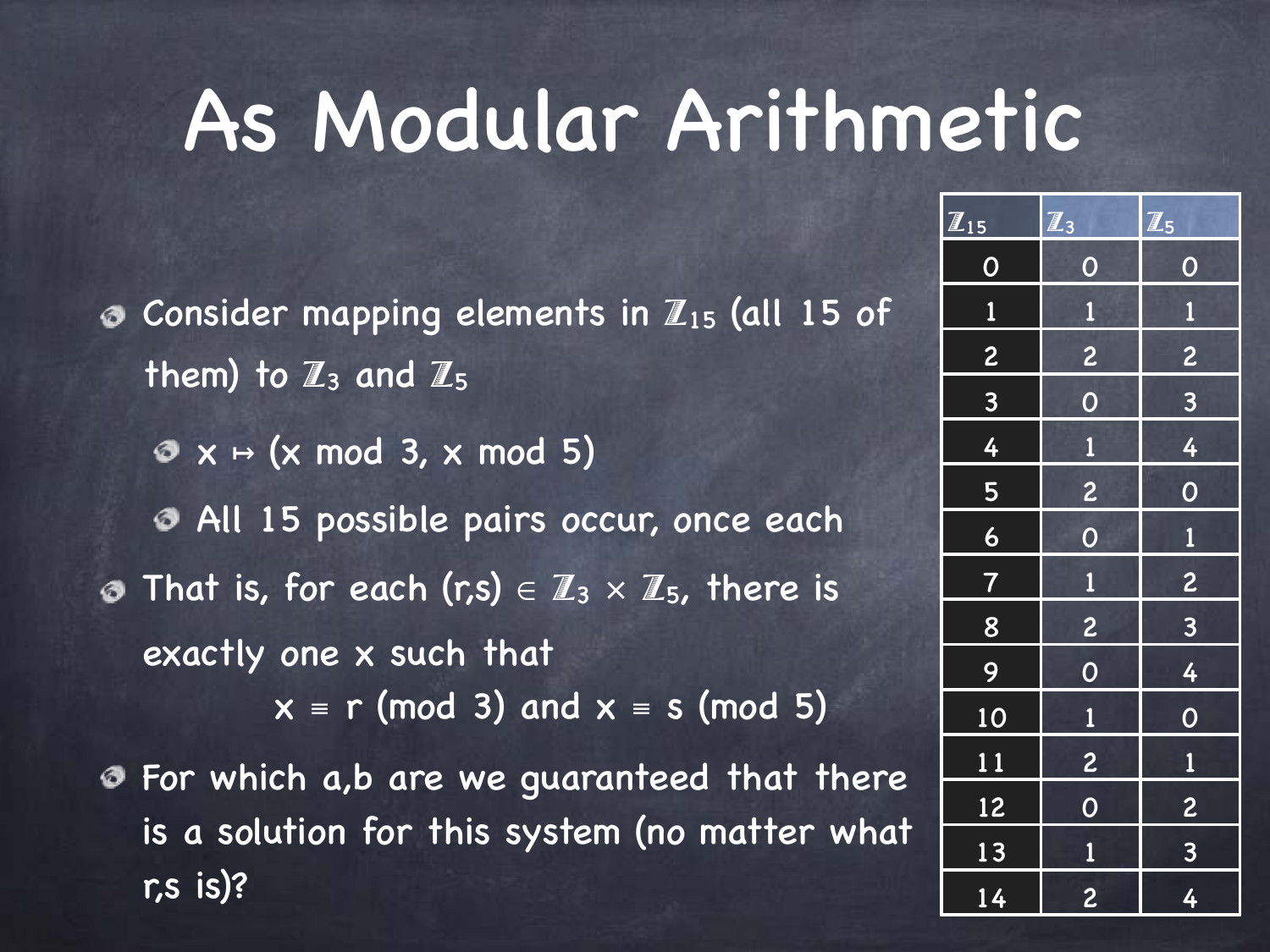If  $gcd(a,b) = 1$ , then for all  $(r,s)$  there is a unique solution (modulo ab) to the system  $x \equiv r \pmod{a}$  and  $x \equiv s \pmod{b}$ 

Any (r,s)  $\in \mathbb{Z} \times \mathbb{Z}$  has exactly the same solutions as the pair (rem(r,a),rem(s,b)) has

So, w.l.o.g,  $r \in [0,a)$  and  $s \in [0,b)$ 

| $\overline{\mathbf{Z}}_{15}$ | $\overline{\mathbb{Z}}_3$ | $\overline{\mathbf{1}}_5$ |
|------------------------------|---------------------------|---------------------------|
| $\overline{O}$               | $\overline{O}$            | $\overline{O}$            |
| $\overline{\mathbf{1}}$      | $\overline{\mathbf{1}}$   | $\overline{\mathbf{1}}$   |
| 2                            | 2                         | $\frac{2}{3}$             |
| $\frac{3}{4}$                | $\overline{O}$            | $\overline{3}$            |
|                              | $\overline{1}$            | $\frac{4}{1}$             |
|                              | <b>DE</b>                 | $\overline{0}$            |
| $\frac{5}{6}$                | $\overline{0}$            | $\overline{1}$            |
| $\boldsymbol{\phi}$          |                           |                           |
| $\frac{1}{8}$                | $\frac{1}{2}$             | $\frac{2}{3}$             |
| 9                            | $\overline{0}$            |                           |
| 10                           | $\overline{1}$            | $\frac{4}{0}$             |
| $\overline{11}$              |                           |                           |
| 12                           | $\frac{2}{0}$             | $\frac{1}{2}$             |
| 13                           | $\frac{1}{\sqrt{2}}$      | $\frac{1}{3}$             |
| 14                           | $\overline{c}$            | 4                         |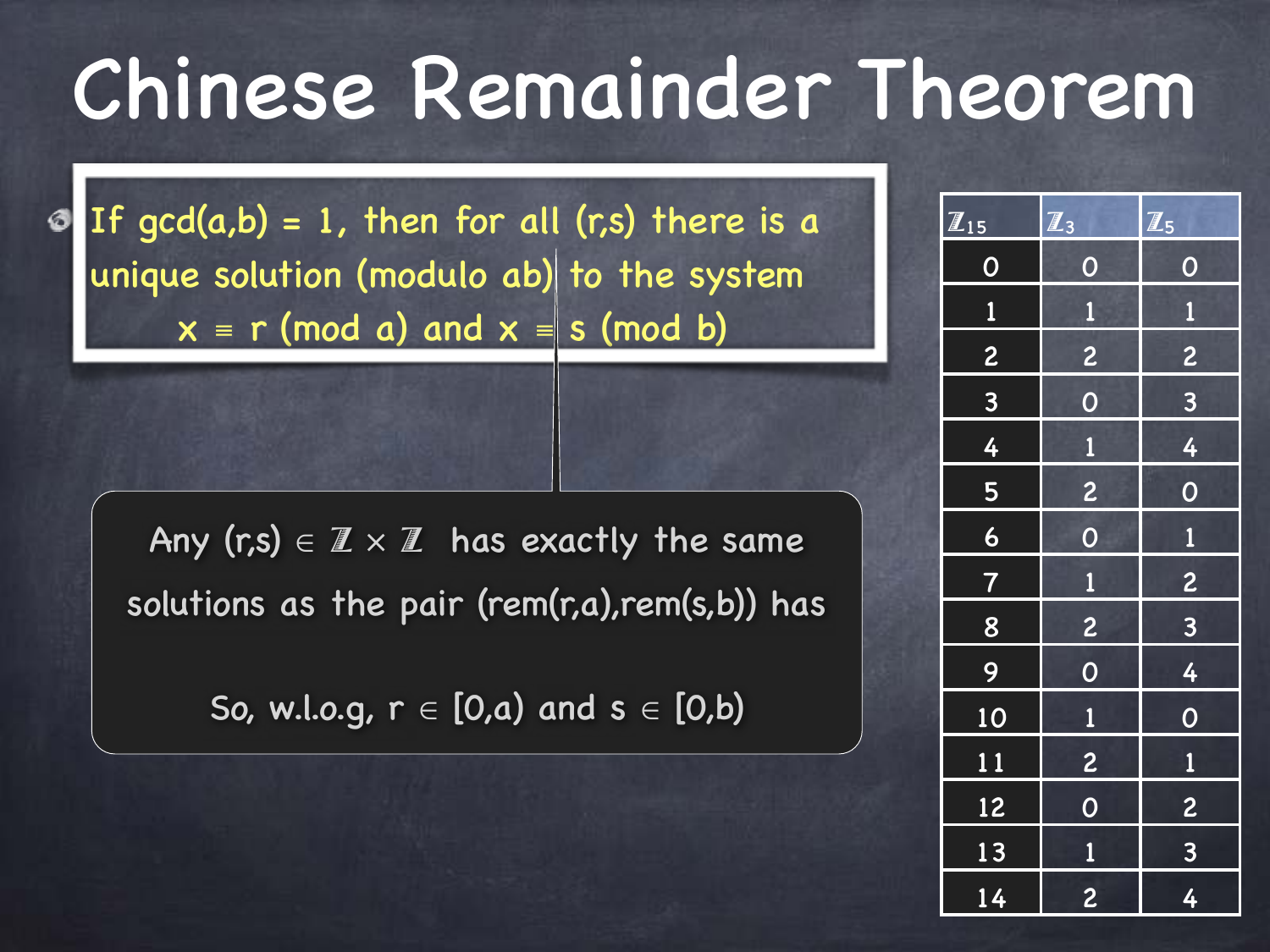If  $gcd(a,b) = 1$ , then for all  $(r,s)$  there is a unique solution (modulo ab) to the system  $x \equiv r \pmod{a}$  and  $x \equiv s \pmod{b}$ 

#### Proof of existence:

- Take snapshots of the b-clock every time the needle of the a-clock reaches 0.
- The snapshots correspond to the needle of the b-clock moving a hours at a time
- Since  $gcd(a,b)=1$ , all positions in the bclock will be reached in the snapshots



- $\bullet$  i.e., for all s, (0,s) has a solution
- For any (r,s), let s'≡s-r (mod b). Let x be a solution for (0,s'). x+r is one for (r,s).

| $\overline{\mathbf{Z}}_{15}$ | $\overline{\mathbb{Z}_3}$ | $\mathbb{Z}_5$          |
|------------------------------|---------------------------|-------------------------|
| $\overline{O}$               | $\overline{O}$            | $\overline{O}$          |
| $\overline{\mathbf{1}}$      | $\overline{\mathbf{1}}$   | $\mathbf{1}$            |
|                              | $\overline{2}$            | $\overline{c}$          |
| $\frac{2}{3}$                | $\overline{0}$            | SV.                     |
| $\overline{4}$               | $\overline{\mathbf{1}}$   | 4                       |
| $\overline{5}$               | $\overline{c}$            | $\overline{0}$          |
| $\overline{6}$               | $\overline{O}$            | $\overline{1}$          |
| $\overline{7}$               | $\overline{\mathbf{1}}$   | $\overline{c}$          |
| 8                            | $\overline{c}$            | $\overline{3}$          |
| 9                            | $\overline{0}$            | $\frac{4}{1}$           |
| 10                           | $\overline{1}$            | $\overline{0}$          |
| 11                           | $\overline{c}$            | $\overline{\mathbf{1}}$ |
| 12                           | $\overline{0}$            | $\overline{2}$          |
| 13                           | $\overline{\mathbf{1}}$   | $\frac{3}{2}$           |
| 14                           | $\overline{\mathbf{c}}$   | 4                       |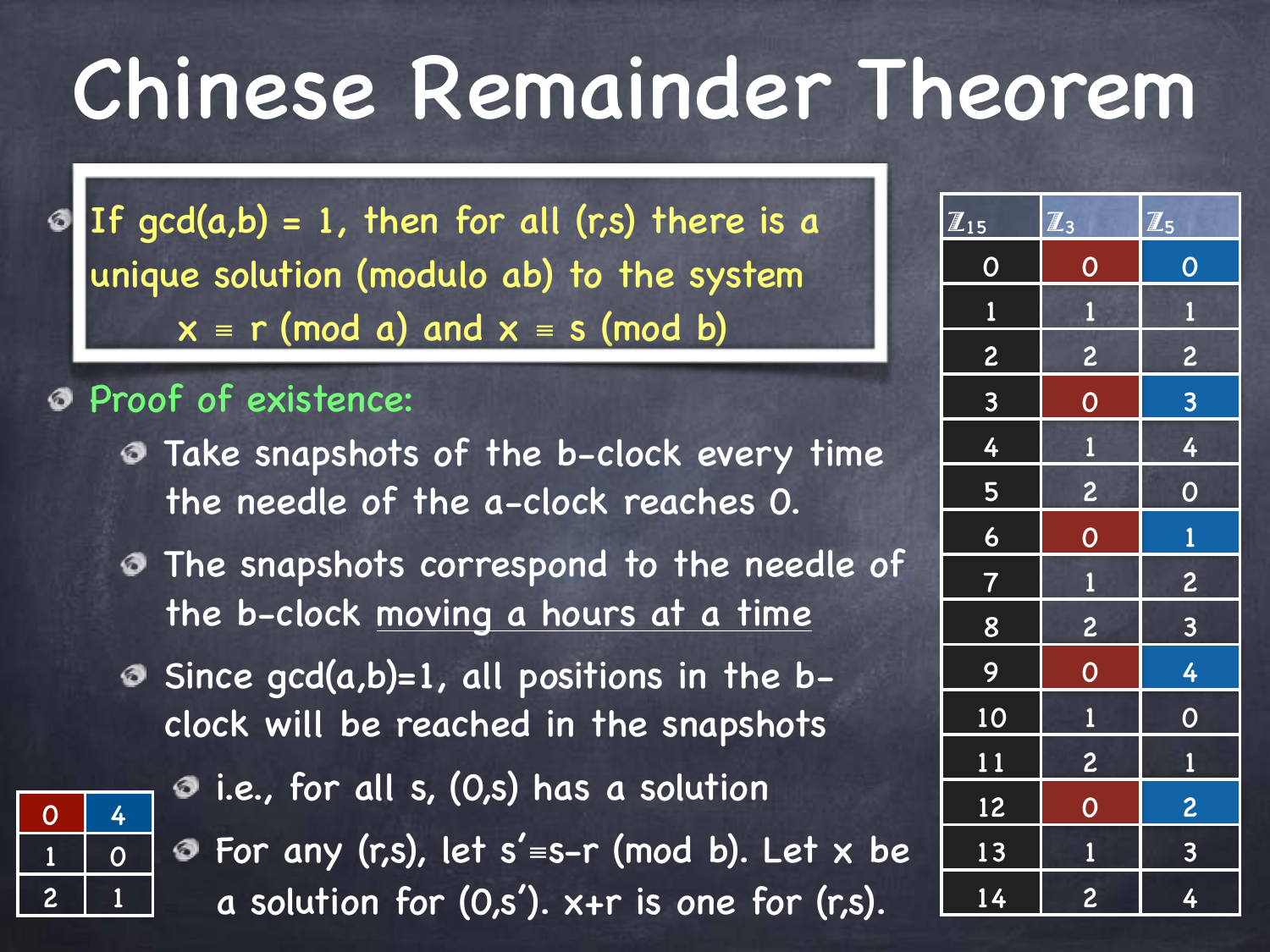If  $gcd(a,b) = 1$ , then for all  $(r,s)$  there is a unique solution (modulo ab) to the system  $x \equiv r \pmod{a}$  and  $x \equiv s \pmod{b}$ 

#### Proof of existence:

 $\odot$  Will solve for  $(r,s)=(1,0)$  and for  $(r,s)=(0,1)$  $\bullet$  i.e.,  $a \equiv 1 \pmod{a}$ ,  $a \equiv 0 \pmod{b}$ ,  $\beta \equiv 0 \pmod{a}$ ,  $\beta \equiv 1 \pmod{b}$ ,  $\odot$  Then, can let  $x = \text{ar+}\beta s$ . ∃ u,v au+bv=1 (can compute using EEA)  $\odot$  Let  $a = 1$ -au = bv and  $\beta = 1$ -bv = au

| $\overline{\mathbb{Z}_{15}}$ | $\mathbb{Z}_3$          | $\mathbb{Z}_5$          |
|------------------------------|-------------------------|-------------------------|
| $\boldsymbol{O}$             | $\overline{O}$          | $\overline{O}$          |
| $\overline{\mathbf{1}}$      | $\mathbf{1}$            | $\mathbf{1}$            |
|                              | 2                       | $\overline{\mathbf{c}}$ |
| $\frac{2}{3}$                | $\overline{0}$          | $\frac{1}{3}$           |
| $\overline{4}$               | $\frac{1}{1}$           | 4                       |
|                              |                         | $\overline{0}$          |
| $\frac{5}{6}$                | $\frac{2}{0}$           | $\overline{1}$          |
| $\frac{1}{\sqrt{2}}$         | $\overline{\mathbf{1}}$ | $\overline{c}$          |
| 8                            | <b>B</b>                | $\overline{3}$          |
| $\overline{9}$               | $\overline{0}$          | $\overline{4}$          |
| 10                           | $\overline{1}$          | $\overline{O}$          |
| 11                           |                         | $\frac{1}{1}$           |
| <u>12</u>                    | $\frac{2}{0}$           | $\overline{2}$          |
| 13                           | $\overline{1}$          | $\overline{3}$          |
| 14                           | $\overline{c}$          | 4                       |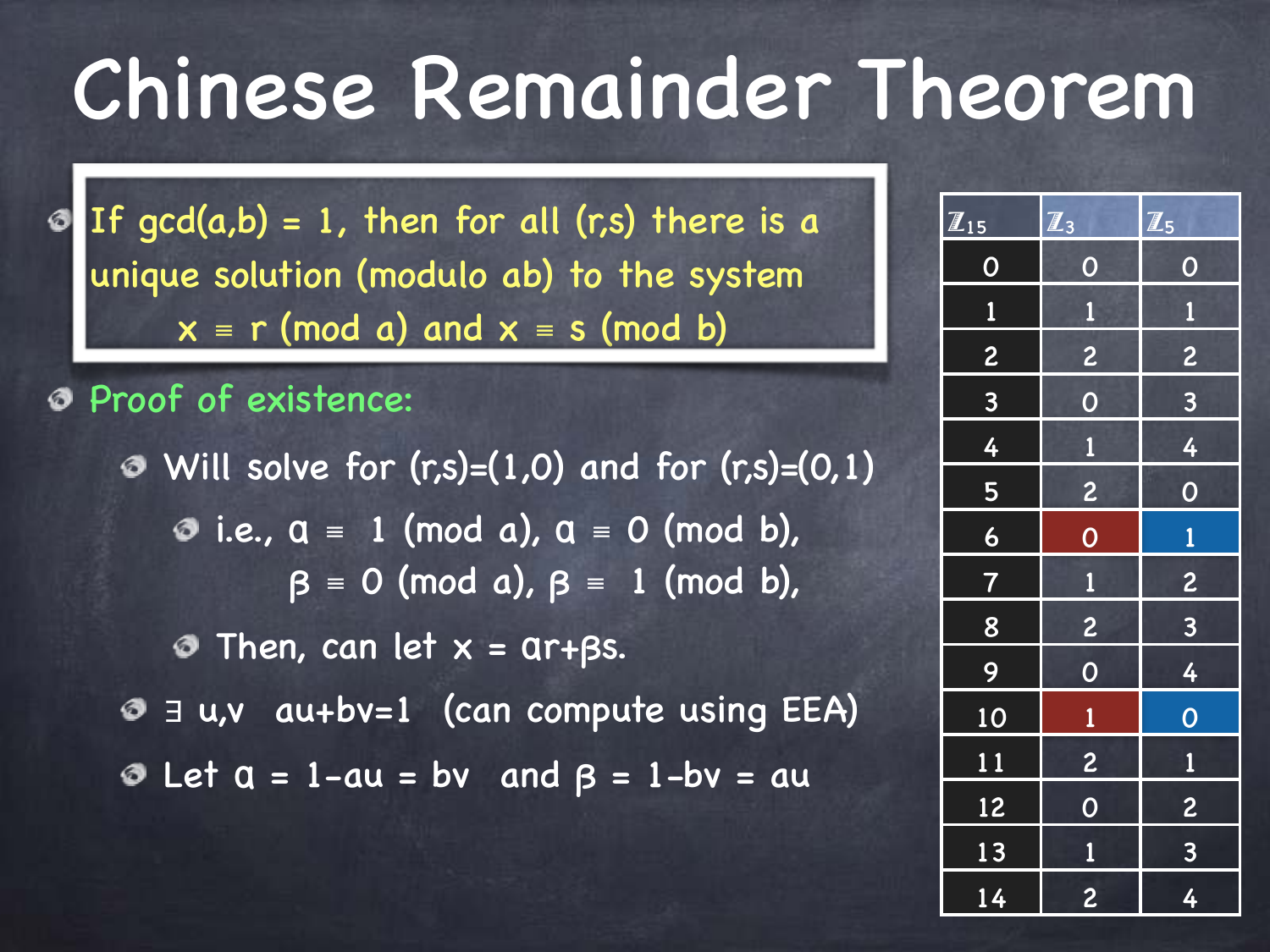If  $gcd(a,b) = 1$ , then for all  $(r,s)$  there is a unique solution (modulo ab) to the system  $x \equiv r \pmod{a}$  and  $x \equiv s \pmod{b}$ 

- Existence:  $x = bvr + aus$ , where  $au+bv=1$
- Uniqueness:
	- $\odot$  Recall, r∈[0,a) and s∈[0,b)
	- There are ab such pairs (r,s). Every pair (r,s) has at least one solution.
	- There are only ab values of x (mod ab). Each x is a solution for (at most) one (r,s).
	- Hence, no pair (r,s) has two solutions ❼

| $\overline{\mathbf{Z}_{15}}$ | $\overline{\mathbb{Z}_3}$ | $\overline{\mathbb{Z}}_5$ |
|------------------------------|---------------------------|---------------------------|
| $\overline{O}$               | $\overline{O}$            | $\overline{O}$            |
| $\mathbf{1}$                 | $\overline{\mathbf{1}}$   | $\overline{1}$            |
| $\overline{2}$               | $\overline{c}$            | $\overline{\mathbf{c}}$   |
| $\overline{3}$               | $\overline{O}$            | $\overline{\mathbf{3}}$   |
| 4                            | $\overline{1}$            | 4                         |
| $\overline{\overline{5}}$    | $\overline{c}$            | $\overline{O}$            |
| $\overline{6}$               | $\overline{O}$            | $\overline{1}$            |
| $\overline{7}$               | $\overline{\mathbf{1}}$   | $\overline{c}$            |
| 8                            | 2                         | $\overline{\mathbf{3}}$   |
| 9                            | $\overline{O}$            | $\overline{4}$            |
| 10                           | $\overline{1}$            | $\overline{0}$            |
| 11                           | $\overline{c}$            | $\overline{\mathbf{1}}$   |
| 12                           | $\overline{O}$            | $\overline{2}$            |
| 13                           | $\mathbf{1}$              | $\overline{3}$            |
| $\overline{14}$              | $\overline{c}$            | 4                         |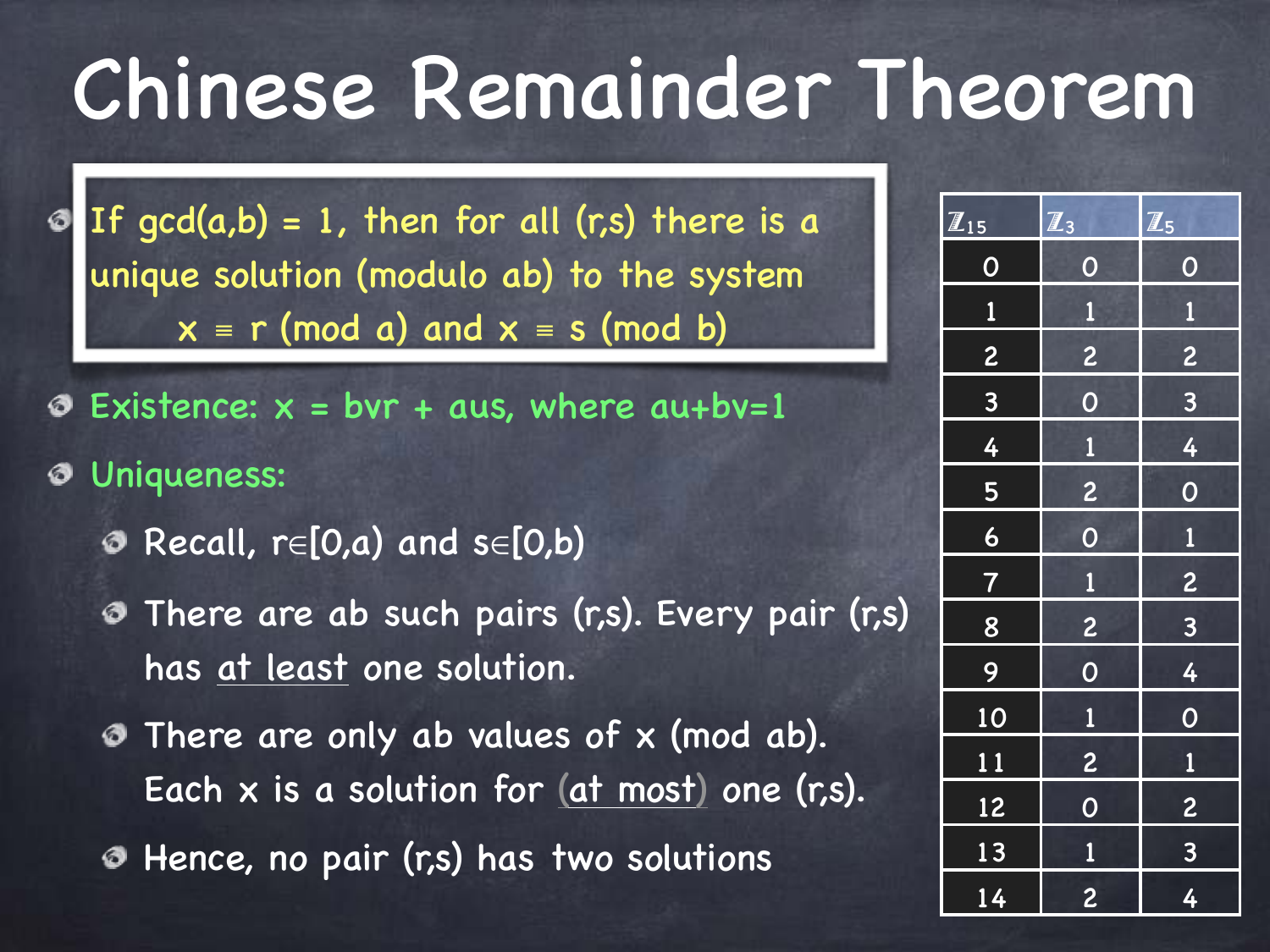If  $gcd(a,b) = 1$ , then for all  $(r,s)$  there is a unique solution (modulo ab) to the system  $x \equiv r \pmod{a}$  and  $x \equiv s \pmod{b}$ 

- Existence:  $x = bvr + aus$ , where  $au+bv=1$
- Uniqueness:  $|\mathbb{Z}_{ab}| = |\mathbb{Z}_{a}| \cdot |\mathbb{Z}_{b}|$

### **CRT Representation:**

**B** Represent  $x \in \mathbb{Z}_{ab}$  as the pair  $\overline{f(r,s)} = (rem(x,a), rem(x,b)) \in \mathbb{Z}_a \times \mathbb{Z}_b$ 

Can go from (r,s) to x uniquely, using EEA

| $\overline{\mathbb{Z}_3}$ | $\overline{\mathbb{Z}_5}$ |
|---------------------------|---------------------------|
| $\overline{O}$            | $\overline{O}$            |
| $\overline{\mathbf{1}}$   | $\overline{1}$            |
| $\overline{\mathbf{c}}$   | $\overline{c}$            |
| $\overline{0}$            | 8                         |
| $\overline{\mathbf{1}}$   | 4                         |
| $\overline{\mathbf{c}}$   | $\overline{O}$            |
| $\overline{O}$            | $\overline{1}$            |
| $\overline{1}$            | <b>B</b>                  |
| $\overline{\mathbf{c}}$   | 8                         |
| $\overline{O}$            | $\frac{4}{1}$             |
| $\overline{1}$            | $\overline{0}$            |
| $\overline{c}$            | $\overline{1}$            |
| $\overline{O}$            | $\overline{c}$            |
|                           | $\frac{3}{4}$             |
| $\overline{c}$            |                           |
|                           | $\overline{1}$            |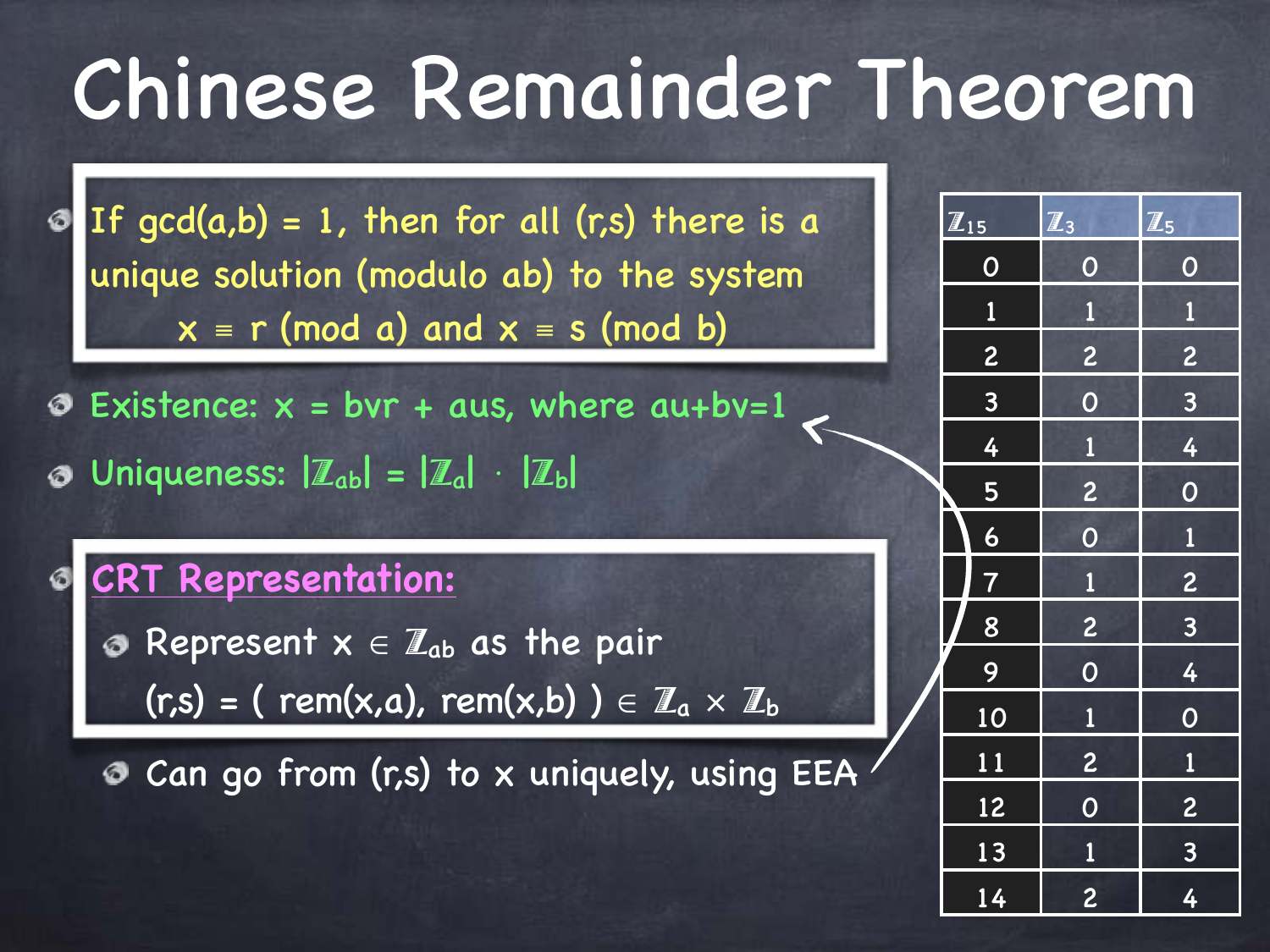$m = ab$ , where  $gcd(a,b) = 1$ 

## Arithmetic Using CRT

- Suppose  $m = ab$ , where  $gcd(a,b) = 1$
- Can use CRT representation to do arithmetic in ❼  $\mathbb{Z}_m$  using arithmetic in  $\mathbb{Z}_a$  and  $\mathbb{Z}_b$
- $\odot$  CRT representation of  $\mathbb{Z}_m$ : every element of  $\mathbb{Z}_m$ can be written as a unique element of  $\mathbb{Z}_a \times \mathbb{Z}_b$
- Addition and multiplication can be done coordinate-wise in CRT representation
	- **O** If rem( $x, a$ )=r and rem( $x', a$ )=r', then rem(x+x',a) =  $r + r'$  (mod a). Similarly, mod b.
		- $( r, s) +_{(m)} (r', s') = (r +_{(a)} r', s +_{(b)} s')$
	- **Similarly,** 
		- $(r, s) \times_{(m)} (r', s') = (r \times_{(a)} r', s \times_{(b)} s')$

| $\overline{\mathbf{Z}_{15}}$ | $\overline{\mathbb{Z}_3}$ | $\overline{\mathbf{Z}}_5$ |
|------------------------------|---------------------------|---------------------------|
| $\boldsymbol{0}$             | $\overline{O}$            | $\overline{O}$            |
| $\overline{\mathbf{1}}$      | $\overline{\mathbf{1}}$   | $\overline{\mathbf{1}}$   |
| $\overline{2}$               | $\overline{c}$            | $\overline{c}$            |
| $\overline{3}$               | $\overline{O}$            | $\overline{3}$            |
| 4                            | $\overline{1}$            | 4                         |
| 5                            | $\overline{c}$            | $\overline{O}$            |
| $\overline{6}$               | $\overline{O}$            | $\mathbf{1}$              |
| $\ddot{\bm{q}}$              | $\overline{1}$            | $\overline{2}$            |
| 8                            | $\overline{c}$            | $\overline{\mathbf{3}}$   |
| 9                            | $\overline{O}$            | $\overline{4}$            |
| 10                           | $\overline{\mathbf{1}}$   | $\overline{0}$            |
| 11                           | $\overline{c}$            | $\overline{\mathbf{1}}$   |
| 12                           | $\overline{O}$            | $\overline{c}$            |
| 13                           | $\overline{1}$            | $\overline{\mathbf{3}}$   |
| 14                           | $\overline{c}$            | 4                         |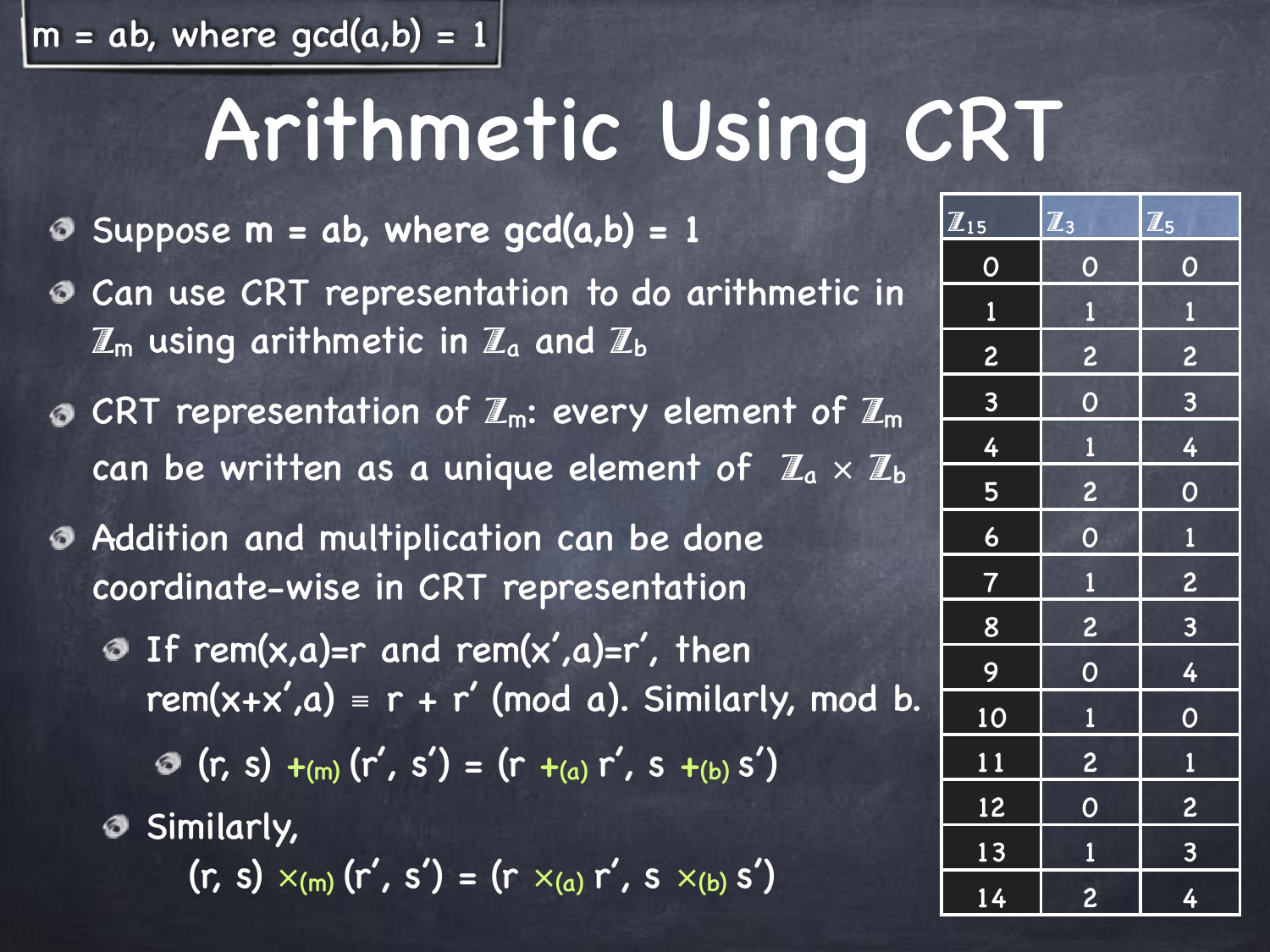$|m = ab$ , where gcd(a,b) = 1

### CRT and Inverses

- Addition and multiplication can be done coordinate-wise in CRT representation
	- Additive identity is (0,0) and multiplicative identity is (1,1)
- Additive and multiplicative inverses are coordinate-wise too
	- **⊙**  $(r,s) +_{(m)} (r',s') = (0,0) \leftrightarrow r +_{(a)} r' = 0$ ,  $s +_{(b)} s' = 0$
	- $r(\mathbf{r},\mathbf{s}) \times_{(m)} (r',\mathbf{s'}) = (1,1) \longleftrightarrow r \times_{(a)} r' = 1, \mathbf{s} \times_{(b)} s' = 1$

| $\overline{\mathbb{Z}_{15}}$ | $\overline{\mathbb{Z}}_3$ | $\overline{\mathbb{Z}_5}$ |
|------------------------------|---------------------------|---------------------------|
| $\overline{0}$               | $\overline{O}$            | $\overline{O}$            |
| $\mathbf{1}$                 | $\overline{\mathbf{1}}$   | $\overline{\mathbf{1}}$   |
| $\overline{2}$               | $\overline{2}$            | $\overline{c}$            |
| $\overline{3}$               | $\overline{0}$            | $\frac{3}{2}$             |
| 4                            | $\overline{\mathbf{1}}$   | $\overline{4}$            |
| $\frac{5}{1}$                | $\frac{2}{2}$             | $\overline{O}$            |
| $\frac{6}{ }$                | $\overline{O}$            | $\mathbf{1}$              |
| $\overline{7}$               | $\overline{\mathbf{1}}$   | <b>B</b>                  |
| 8                            | $\overline{c}$            | <b>BV</b>                 |
| $\overline{9}$               | $\overline{0}$            | $\overline{4}$            |
| 10                           | $\overline{\mathbf{1}}$   | $\overline{0}$            |
| 11                           | $\overline{c}$            | $\overline{\mathbf{1}}$   |
| 12                           | $\overline{O}$            | $\overline{c}$            |
| 13                           | $\overline{1}$            | $\overline{\mathbf{3}}$   |
| $\overline{14}$              | $\overline{c}$            | $\overline{4}$            |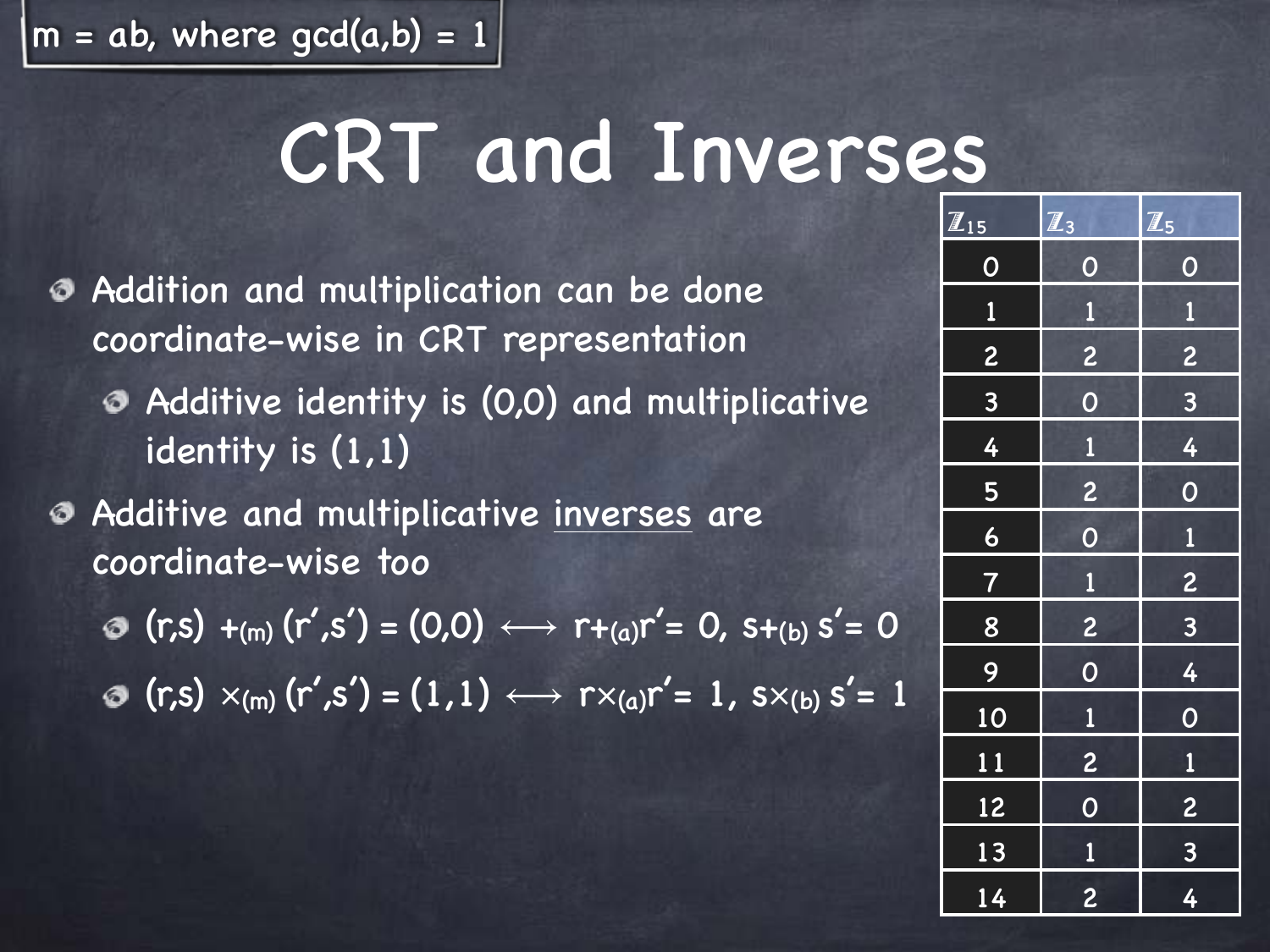$|m = ab$ , where gcd(a,b) = 1

### CRT and Inverses

- Addition and multiplication can be done coordinate-wise in CRT representation
	- Additive identity is (0,0) and multiplicative identity is (1,1)
- Additive and multiplicative inverses are coordinate-wise too
	- **⊙**  $(r,s) +_{(m)} (r',s') = (0,0) \leftrightarrow r +_{(a)} r' = 0$ ,  $s +_{(b)} s' = 0$
	- $r(\mathbf{r},\mathbf{s}) \times_{(m)} (r',\mathbf{s'}) = (1,1) \longleftrightarrow r \times_{(a)} r' = 1, \mathbf{s} \times_{(b)} s' = 1$
	- x has multiplicative inverse modulo m iff it has multiplicative inverses modulo a and b  $\theta$  gcd(x,m)=1  $\leftrightarrow$  gcd(x,a)=1 and gcd(x,b)=1

| $\overline{\mathbf{Z}_{15}}$ | $\overline{\mathbb{Z}}_3$ | $\overline{\mathbb{Z}}_5$ |
|------------------------------|---------------------------|---------------------------|
| $\overline{\mathbf{O}}$      | $\bf{O}$                  | $\overline{O}$            |
| $\overline{\mathbf{1}}$      | Ù                         | Ù                         |
| $\overline{c}$               | $\overline{c}$            | $\overline{c}$            |
|                              | $\overline{O}$            | $\overline{\mathbf{3}}$   |
| $\frac{3}{4}$                | $\overline{1}$            | $\overline{4}$            |
| $\overline{\mathbf{5}}$      | $\overline{c}$            | $\overline{O}$            |
| 6                            | $\overline{O}$            | $\overline{1}$            |
| $\clubsuit$                  |                           |                           |
| $\frac{8}{1}$                | $\frac{1}{2}$             | $\frac{2}{3}$             |
| 9                            | $\overline{0}$            | $\frac{4}{1}$             |
| 10                           | $\overline{1}$            | $\overline{O}$            |
| <u>11</u>                    | $\overline{2}$            | $\overline{1}$            |
| 12                           | $\overline{0}$            | $\overline{2}$            |
| 13                           |                           | $\frac{3}{2}$             |
| $\overline{14}$              | $\frac{1}{2}$             | 4                         |